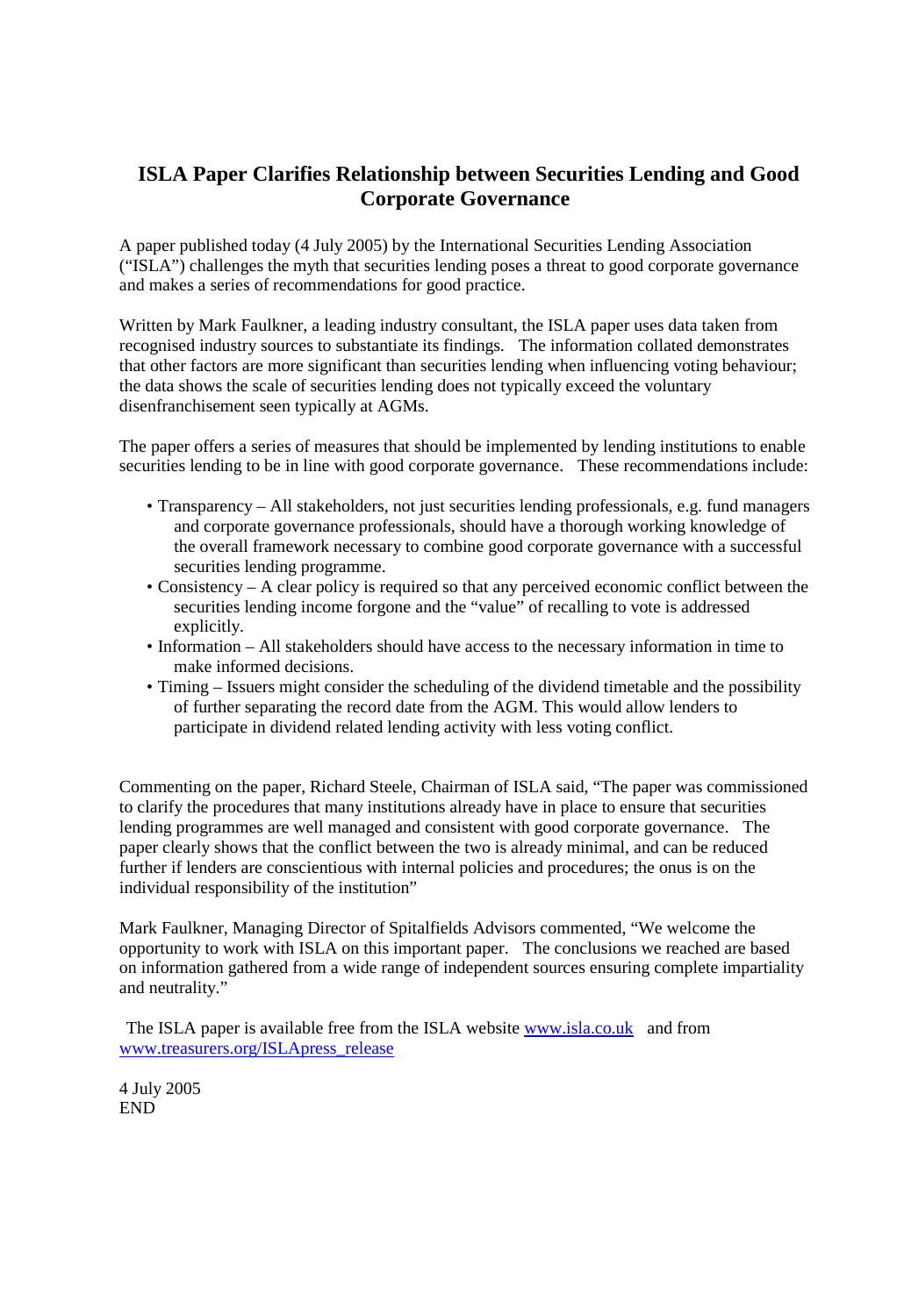**For further information, please contact: ISLA**  Richard Steele +44 (0) 20 7742 0250 **MJ2 (for ISLA)**  Kate Newton +44 (0) 20 7491 7798 Mark Aplin +44 (0) 20 7491 7789 **Spitalfields Advisors**  Mark Faulkner +44 (0)20 7392 4000

### **Notes for Editors**

#### **The International Securities Lending Association**

The International Securities Lending Association ("ISLA") is a trade Association established in 1989 to represent the common interests of the Securities lending industry. ISLA assist in the orderly, efficient and competitive development of the International securities lending market. In this regard, ISLA works closely with regulators and in the UK has representation on the Stock Lending and Repo Committee, a committee of market practitioners chaired by the Bank of England. The Association has contributed to a number of major market initiatives, including the development of the UK Stock Borrowing and Lending Code of Guidance and the industry standard lending agreements, the Overseas Securities Lending Agreement (OSLA) and the Global Master Securities Lending Agreement (GMSLA)

Today, ISLA has over 70 members comprising insurance companies, pension funds, asset managers, banks and custodians representing more than 4,000 clients. In September 2004, ISLA changed its constitution to allow borrowers to become members for the first time. The geographic spread of ISLA's client base is global in nature, comprising substantial representation from the UK and the other EU member states in addition to other major financial centres such as Switzerland and the United States.

**Aims** The aims of the Association are:

- To represent the common interests of institutions engaged in the lending or borrowing of securities, their agents and custodians in the European and International securities lending markets.
- Assisting in the orderly, efficient and competitive development of these markets.
- Establish agreed standards and good working practices.
- Provide a forum for the development and exchange of ideas and information.
- Liaison with Regulators and other organisations to promote and develop appropriate regulatory frameworks for the industry.
- To promote awareness of future challenges and opportunities.
- To develop and maintain a legal agreement for use in the securities lending industry.